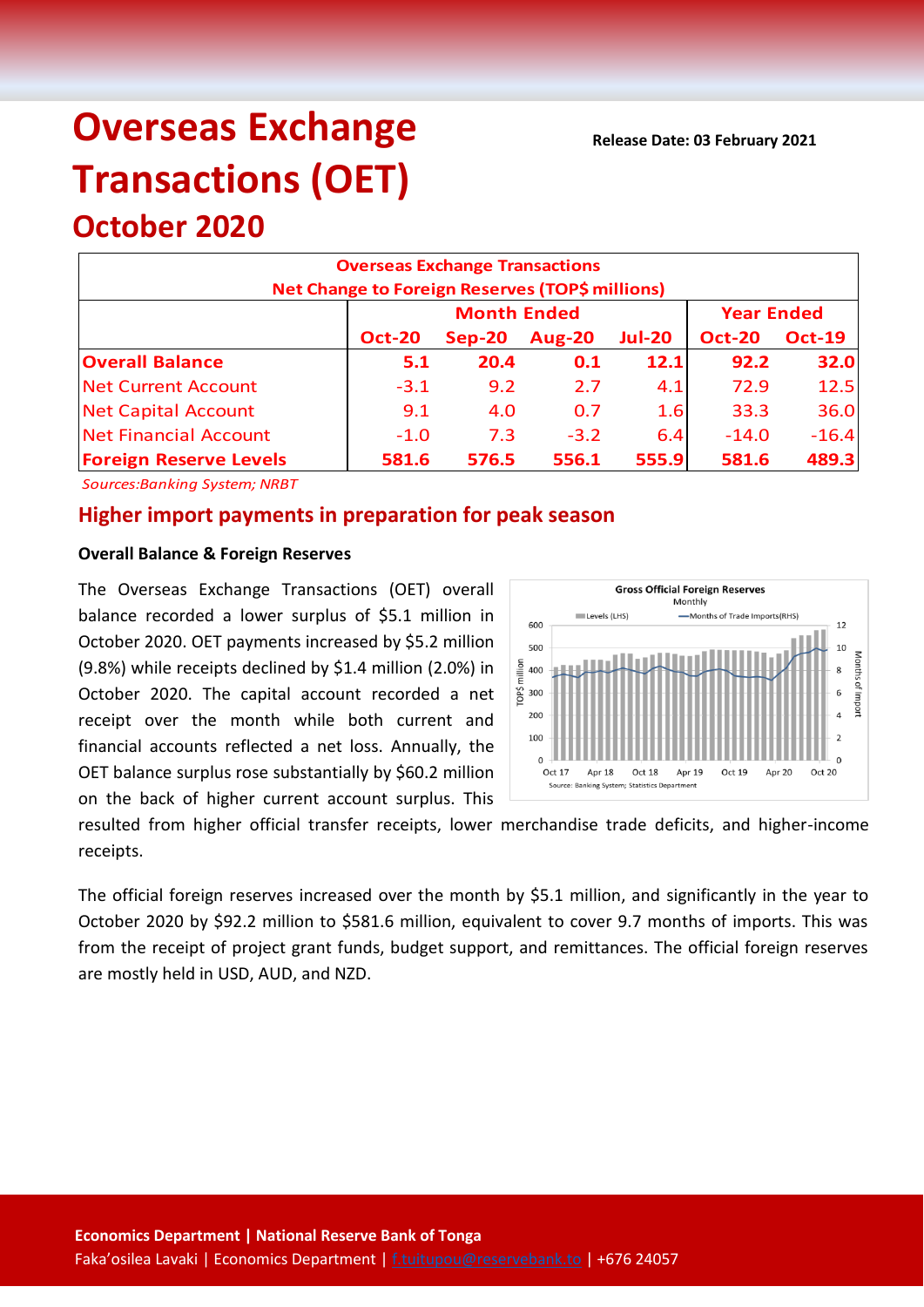#### **Current Account**

| <b>Current Account (TOP\$ millions)</b> |                    |          |               |               |                   |               |  |  |  |
|-----------------------------------------|--------------------|----------|---------------|---------------|-------------------|---------------|--|--|--|
|                                         | <b>Month Ended</b> |          |               |               | <b>Year Ended</b> |               |  |  |  |
|                                         | <b>Oct-20</b>      | $Sep-20$ | <b>Aug-20</b> | <b>Jul-20</b> | <b>Oct-20</b>     | <b>Oct-19</b> |  |  |  |
| <b>INet Current Account</b>             | $-3.1$             | 9.2      | 2.7           | 4.1           | 72.9              | 12.5          |  |  |  |
| Merchandise Trade                       | $-40.0$            | $-34.5$  | $-34.5$       | $-33.7$       | $-402.6$          | $-409.4$      |  |  |  |
| Services                                | $-2.0$             | $-1.3$   | $-0.6$        | $-0.4$        | 5.2               | 27.9          |  |  |  |
| Income                                  | 2.8                | 2.6      | 1.6           | 2.6           | 15.1              | 4.6           |  |  |  |
| <b>Transfers</b>                        | 36.1               | 42.4     | 36.1          | 35.6          | 455.3             | 389.3         |  |  |  |

*Sources: Banking System;NRBT*

The current account recorded a \$3.1 million deficit in October 2020 following a \$9.2 million surplus in September 2020. This resulted from the lower net receipts in the transfer account and a higher deficit in the merchandise trade account and services account. Annually, the current account surplus continued to increase by \$60.4 million, attributed mainly to higher net receipts in the transfer and income accounts, while the merchandise trade deficit declined.

A \$6.0 million (17.2%) increase in import payments over the month widened the merchandise trade deficit by \$5.5 million (16.1%). Higher import payments were for wholesale & retail trade, other imports (mostly government imports), motor vehicles, and oil imports. So far, this is the highest monthly increase in import payments for 2020 as businesses and households prepare for the upcoming festive season. Similarly, total export proceeds rose by \$0.5 million (75.3%) from higher receipts in all export categories. Over the year, the merchandise trade deficit narrowed by \$6.7 million (1.6%), supporting the current account balance's improvement. Import payments fell by \$14.6 million (3.4%) as payments for imports of wholesale & retail trade, oil, and motor vehicles declined over the year. Export proceeds also declined by \$7.9 million (36.5%) as proceeds from all categories fell over the year, especially agricultural exports.

Official transfer receipts decreased in October 2020 by \$7.3 million (77.1%), following the influx of project grants, and additional funds from donor partners for Government projects in the previous month. This was coupled with a decline in non-profit transfer receipts by \$0.8 million (13.4%), which outweighed the \$2.6 million (7.8%) increase in private transfer receipts. On the other hand, total transfer payments rose over the month by \$0.7 million (10.9%). In year ended terms, the surplus in the transfer accounts increased by \$66.0 million (16.9%) to \$455.3 million driven mostly by higher official transfer receipts and remittances.

The services account deficit widened to \$2.0 million in October 2020 from \$1.3 million in the previous month, underpinned by the decline in receipts by \$0.8 million (10.8%). The decline in receipts for construction & installation and telecommunication services drove the lower service receipts over the month. Annually, the services account recorded a \$5.2 million surplus which is much lower than the \$27.9 million surplus a year ago. This reflects the impact of the border lockdown on tourism services over the past couple of months. Both travel receipts and payments fell over the year by \$72.2 million (53.7%) and \$23.9 million (43.9%) respectively.

The income account surplus slightly improved by \$0.2 million in October 2020 due to a \$0.1 million (5.0%) increase in income receipts while income payments fell by \$0.1 million (19.2%). In year ended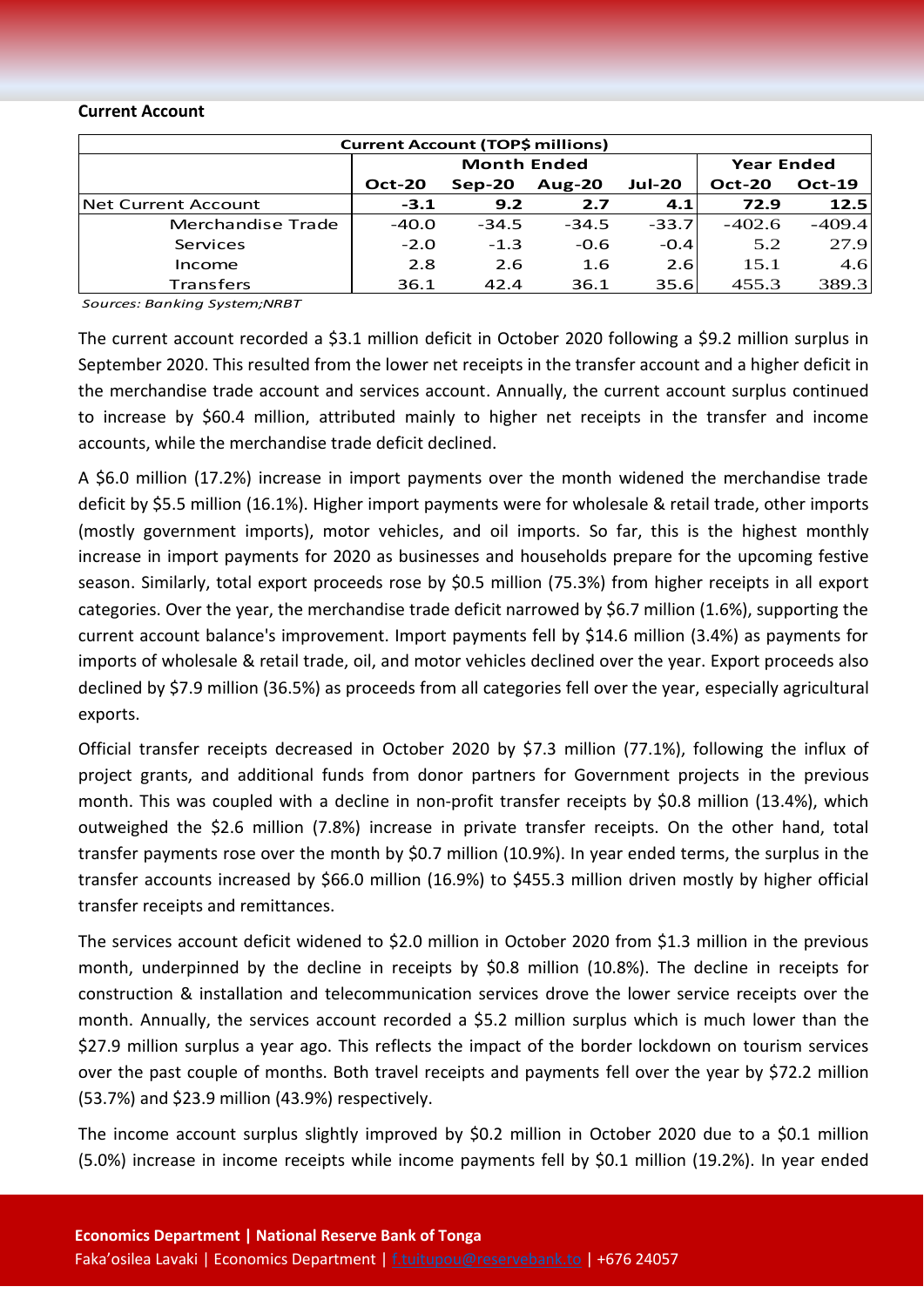terms, the income account surplus increased by \$10.4 million over the year to October 2020 as income receipts rose by \$4.5 million (17.9%), supported by receipts of wages from seasonal workers abroad.

# **Capital Account**

| Capital Account (TOP\$ millions) |               |                    |                   |               |               |               |  |  |
|----------------------------------|---------------|--------------------|-------------------|---------------|---------------|---------------|--|--|
|                                  |               | <b>Month Ended</b> | <b>Year Ended</b> |               |               |               |  |  |
|                                  | <b>Oct-20</b> | $Sep-20$           | <b>Aug-20</b>     | <b>Jul-20</b> | <b>Oct-20</b> | <b>Oct-19</b> |  |  |
| Net Capital Account              | 9.1           | 4.0                | 0.7               | 1.6           | 33.3          | 36.0          |  |  |
| Official                         | 7.6           | 3.0                | 0.1               | 0.5           | 20.2          | 17.1          |  |  |
| Private                          | 1.5           | 1.0                | 0.6               | 1.1           | 13.1          | 18.9          |  |  |

*Sources: Banking System;NRBT*

The surplus in the capital account rose by \$5.2 million due to increases in both official (governmentfunded projects) and private capital receipts by \$4.6 million and \$0.5 million, respectively.

Over the year, the capital account recorded a lower surplus of \$33.3 million compared to the \$36.0 million surplus recorded in October 2019. This is due to lower receipts for private construction and TC Gita and TC Harold reconstruction in the previous months. However, the capital account payments increased marginally as official capital payments rose over the year to October 2020.

## **Financial Account**

| <b>Financial Account (TOP\$ millions)</b> |               |                    |                   |               |               |               |  |  |  |
|-------------------------------------------|---------------|--------------------|-------------------|---------------|---------------|---------------|--|--|--|
|                                           |               | <b>Month Ended</b> | <b>Year Ended</b> |               |               |               |  |  |  |
|                                           | <b>Oct-20</b> | $Sep-20$           | <b>Aug-20</b>     | <b>Jul-20</b> | <b>Oct-20</b> | <b>Oct-19</b> |  |  |  |
| Net Financial Account                     | $-1.0$        | 7.3                | $-3.2$            | 6.4           | $-14.0$       | $-16.4$       |  |  |  |
| Direct Investment                         | $-0.1$        | 0.3                | $-0.1$            | 0.2           | 0.8           | $-3.7$        |  |  |  |
| Portfolio Investment                      | 0.0           | 0.0                | 0.0               | 0.0           | 0.0           | $-22.4$       |  |  |  |
| Other Investment                          | $-0.9$        | 7.0                | $-3.1$            | 6.2           | $-14.8$       | 9.6           |  |  |  |

*Note: The Net Financial Account figures incorporate also the net reconcilliation items which is not reflected in the table below Sources: Banking System;NRBT*

The financial account recorded a deficit of \$1.0 million following the surplus of \$7.3 million in the previous month. This was mainly due to lower inflow of other investments which are mostly interbank transfer receipts.

In year ended terms, the financial account deficit slightly improved to \$14.0 million in October 2020 from the \$16.4 million deficit in the previous year. This stemmed from the higher inflow of other investments mostly for interbank transfers.

## **Outlook**

The NRBT anticipates the macroeconomic indicators to remain subdued in the medium term given the ongoing COVID-19 pandemic uncertainties and its impact on the global economy. This will continue to hinder domestic economic growth, transactions, and trading behaviour between Tonga and the rest of the world. However, foreign reserves continue to record high levels and are still expected to remain above the 3 months minimum import cover threshold. Import payments is expected to decline in the coming months following the preparations for the holiday festivities which will continue to support the